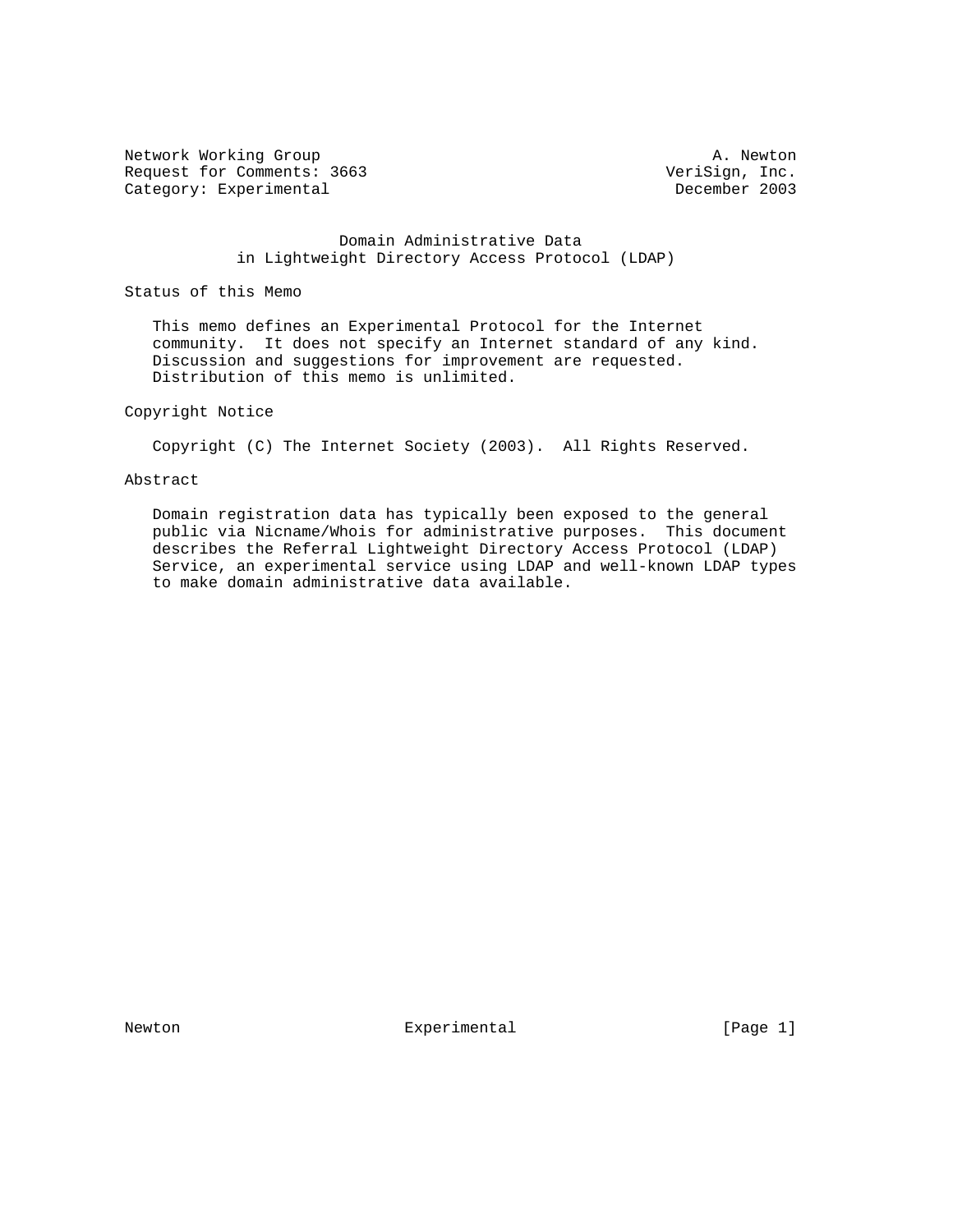Table of Contents

| $1$ .            | 1.1.        | Historical Directory Services for Domain Registration |  |  |  |  |  |  |  |  |  |                 |
|------------------|-------------|-------------------------------------------------------|--|--|--|--|--|--|--|--|--|-----------------|
|                  |             |                                                       |  |  |  |  |  |  |  |  |  | $\overline{3}$  |
|                  | 1.2.        |                                                       |  |  |  |  |  |  |  |  |  | $\overline{3}$  |
|                  | 1.3.        |                                                       |  |  |  |  |  |  |  |  |  | $\overline{4}$  |
| 2.               |             |                                                       |  |  |  |  |  |  |  |  |  | $\overline{4}$  |
| $\overline{3}$ . |             |                                                       |  |  |  |  |  |  |  |  |  | $\epsilon$      |
|                  | 3.1.        |                                                       |  |  |  |  |  |  |  |  |  | 6               |
|                  |             | 3.1.1.<br>DIT Structure.                              |  |  |  |  |  |  |  |  |  | 6               |
|                  |             | 3.1.2.<br>Allowed Searches                            |  |  |  |  |  |  |  |  |  | $7\phantom{.0}$ |
|                  |             | 3.1.3.                                                |  |  |  |  |  |  |  |  |  | $7\phantom{.0}$ |
|                  |             | Access Control                                        |  |  |  |  |  |  |  |  |  |                 |
|                  | 3.2.        |                                                       |  |  |  |  |  |  |  |  |  | 8               |
|                  |             | 3.2.1.<br>DIT Structure.                              |  |  |  |  |  |  |  |  |  | 8               |
|                  |             | Allowed Searches 8<br>3.2.2.                          |  |  |  |  |  |  |  |  |  |                 |
|                  | 3.3.        | Registrar Referral DIT 9                              |  |  |  |  |  |  |  |  |  |                 |
|                  |             | DIT Structure. 9<br>3.3.1.                            |  |  |  |  |  |  |  |  |  |                 |
| 4.               |             |                                                       |  |  |  |  |  |  |  |  |  |                 |
|                  | 4.1.        |                                                       |  |  |  |  |  |  |  |  |  |                 |
|                  |             | 4.1.1.<br>DIT Structure. 10                           |  |  |  |  |  |  |  |  |  |                 |
|                  |             | 4.1.2.<br>Allowed Searches 11                         |  |  |  |  |  |  |  |  |  |                 |
|                  |             | Access Control 11<br>4.1.3.                           |  |  |  |  |  |  |  |  |  |                 |
|                  | 4 2         | Name Server and Contact DIT. 12                       |  |  |  |  |  |  |  |  |  |                 |
|                  |             | DIT Structure. 12<br>4.2.1.                           |  |  |  |  |  |  |  |  |  |                 |
|                  |             | Allowed Searches 13<br>4.2.2.                         |  |  |  |  |  |  |  |  |  |                 |
| 5.               |             |                                                       |  |  |  |  |  |  |  |  |  |                 |
| б.               |             |                                                       |  |  |  |  |  |  |  |  |  |                 |
| $7$ .            | 6.1.        | Intra-Server Referrals 14                             |  |  |  |  |  |  |  |  |  |                 |
|                  | 6.2.        | Inter-Server Referrals 15                             |  |  |  |  |  |  |  |  |  |                 |
|                  | 6.3.        |                                                       |  |  |  |  |  |  |  |  |  |                 |
|                  | 6.4.        |                                                       |  |  |  |  |  |  |  |  |  |                 |
|                  |             | Targeting Searches by Tier 16                         |  |  |  |  |  |  |  |  |  |                 |
|                  | 6.5.        |                                                       |  |  |  |  |  |  |  |  |  |                 |
|                  | 6.6.        |                                                       |  |  |  |  |  |  |  |  |  |                 |
|                  |             |                                                       |  |  |  |  |  |  |  |  |  |                 |
| 8.               |             | Internationalization Considerations. 16               |  |  |  |  |  |  |  |  |  |                 |
| 9.               |             |                                                       |  |  |  |  |  |  |  |  |  |                 |
|                  |             | 10. Intellectual Property Statement. 17               |  |  |  |  |  |  |  |  |  |                 |
|                  |             |                                                       |  |  |  |  |  |  |  |  |  |                 |
|                  |             | Appendix A. Other Work19                              |  |  |  |  |  |  |  |  |  |                 |
|                  | Appendix B. | Acknowledgments 19                                    |  |  |  |  |  |  |  |  |  |                 |
|                  |             |                                                       |  |  |  |  |  |  |  |  |  |                 |
|                  |             |                                                       |  |  |  |  |  |  |  |  |  |                 |

Newton Experimental Experimental [Page 2]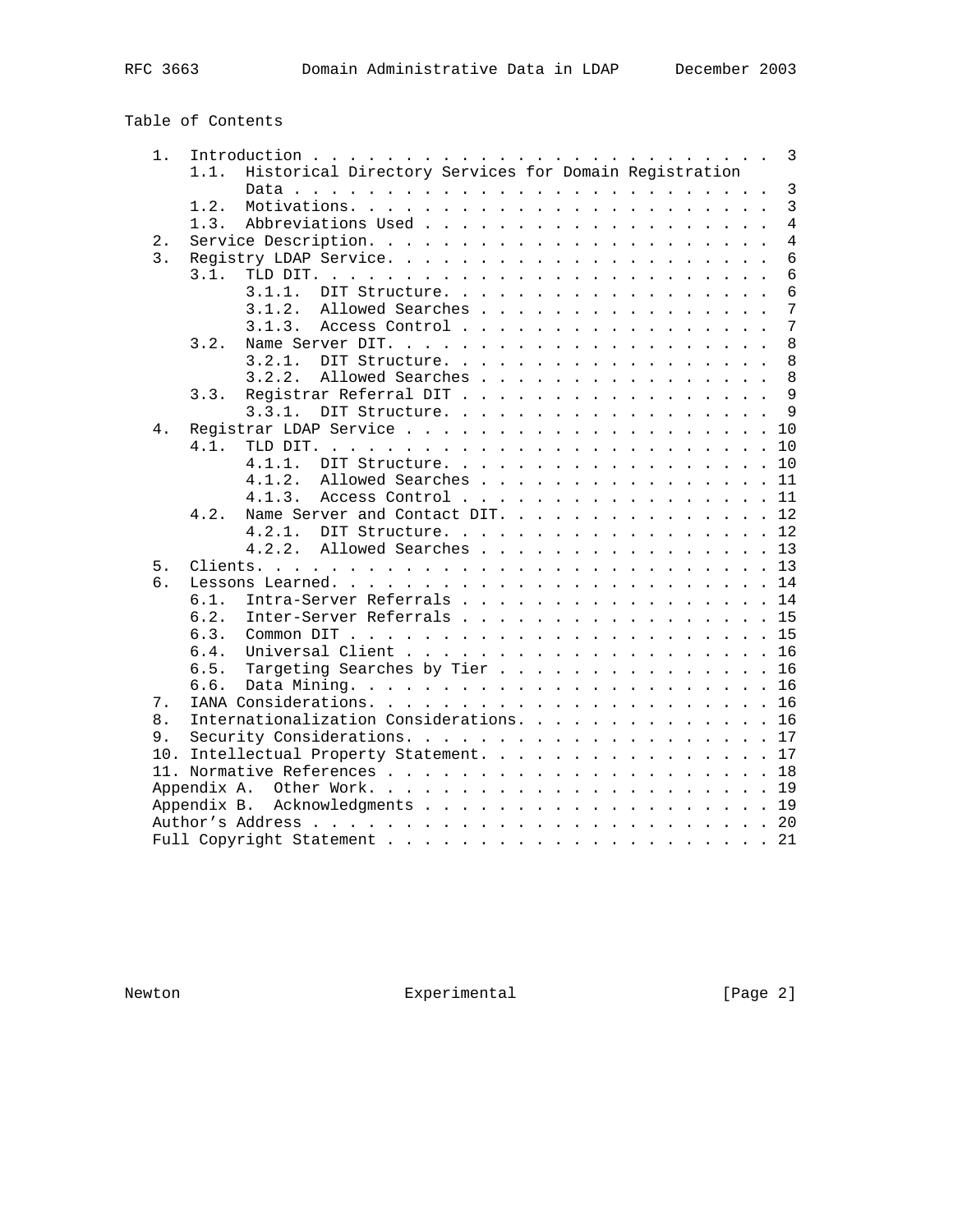#### 1. Introduction

 This document describes the Referral Lightweight Directory Access Protocol (LDAP) Service, an experimental project launched by VeriSign, Inc., to explore the use of LDAP and LDAP-related technologies for use as a directory service of administrative domain registration information.

### 1.1. Historical Directory Services for Domain Registration Data

 The original National Science Foundation contract for the InterNIC called for the creation of an X.500 directory service for the administrative needs of the domain registration data and information. Due to problems with implementations of X.500 server software, a server based on the Nicname/Whois [1] protocol was temporarily erected.

 In 1994, the Rwhois [3] protocol was introduced to enhance the Nicname/Whois protocol. This directory service never gained wide acceptance for use with domain data.

 Presently, ICANN requires the operation of Nicname/Whois servers by registries and registrars of generic Top-Level Domains (TLD's).

# 1.2. Motivations

 With the recent split in functional responsibilities between registries and registrars, the constant misuse and data-mining of domain registration data, and the difficulties with machine readability of Nicname/Whois output, the creation of the Referral LDAP Service had the following motivations:

- o Use a mechanism native to the directory protocol to refer clients from inquiries about specific domains made at a registry to the appropriate domain within the appropriate directory service at a registrar.
- o Limit access to domain data based on authentication of the client.
- o Provide structured queries and well-known and structured results.
- o Use a directory service technology already in general use.

 Given these general criteria, LDAP [5] was selected as the protocol for this directory service. The decision was also made to restrict the use of LDAP to features most readily available in common implementations. Therefore, a goal was set to not define any new object classes, syntaxes, or matching rules.

Newton Experimental Experimental [Page 3]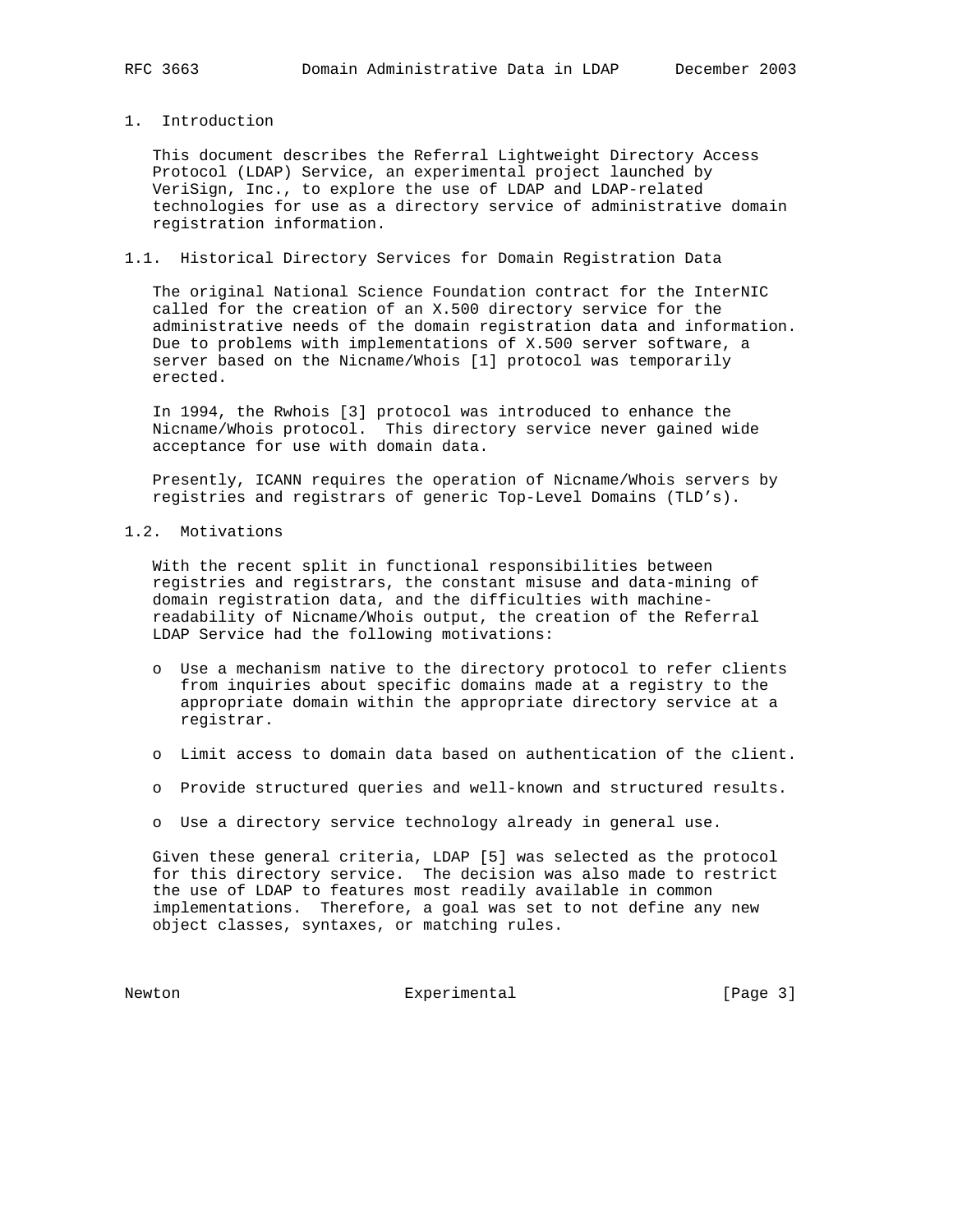The experiment was successful in exploring how LDAP might be used in this context and demonstrating the level of customization required for an operational service. Conclusions and observations about this experiment are outlined in Section 6.

# 1.3. Abbreviations Used

 The following abbreviations are used to describe the nature of this experiment:

 TLD: Top-Level Domain. Refers to the domain names just beneath the root in the Domain Name System. This experiment used the TLD's .com, .net, .org, and .edu.

 SLD: Second-Level Domain. Refers to the domain names just beneath a TLD in the Domain Name System. An example of such a domain name would be "example.com".

 DIT: Directory Information Tree. One of many hierarchies of data entries in an LDAP server.

DN: Distinguished Name. The unique name of an entry in a DIT.

cn: common name. See RFC 2256 [7].

dc: domain component. See RFC 2247 [4].

uid: user id. See RFC 2798 [9].

2. Service Description

 The service is composed of three distinct server types: a registry LDAP server, registrar LDAP servers, and registrant LDAP servers.

 The registry LDAP server contains three Directory Information Trees (DIT's).

- o The Top-Level Domain DIT's follow the DNS hierarchy for domains (e.g., dc=foo,dc=com).
- o The name server DIT allows a view of the name servers, many of which serve multiple domains.
- o The registrar-referral DIT provides referrals from the registry into the respective TLD DIT of the registrars (on a TLD basis).

Newton **Experimental** Experimental [Page 4]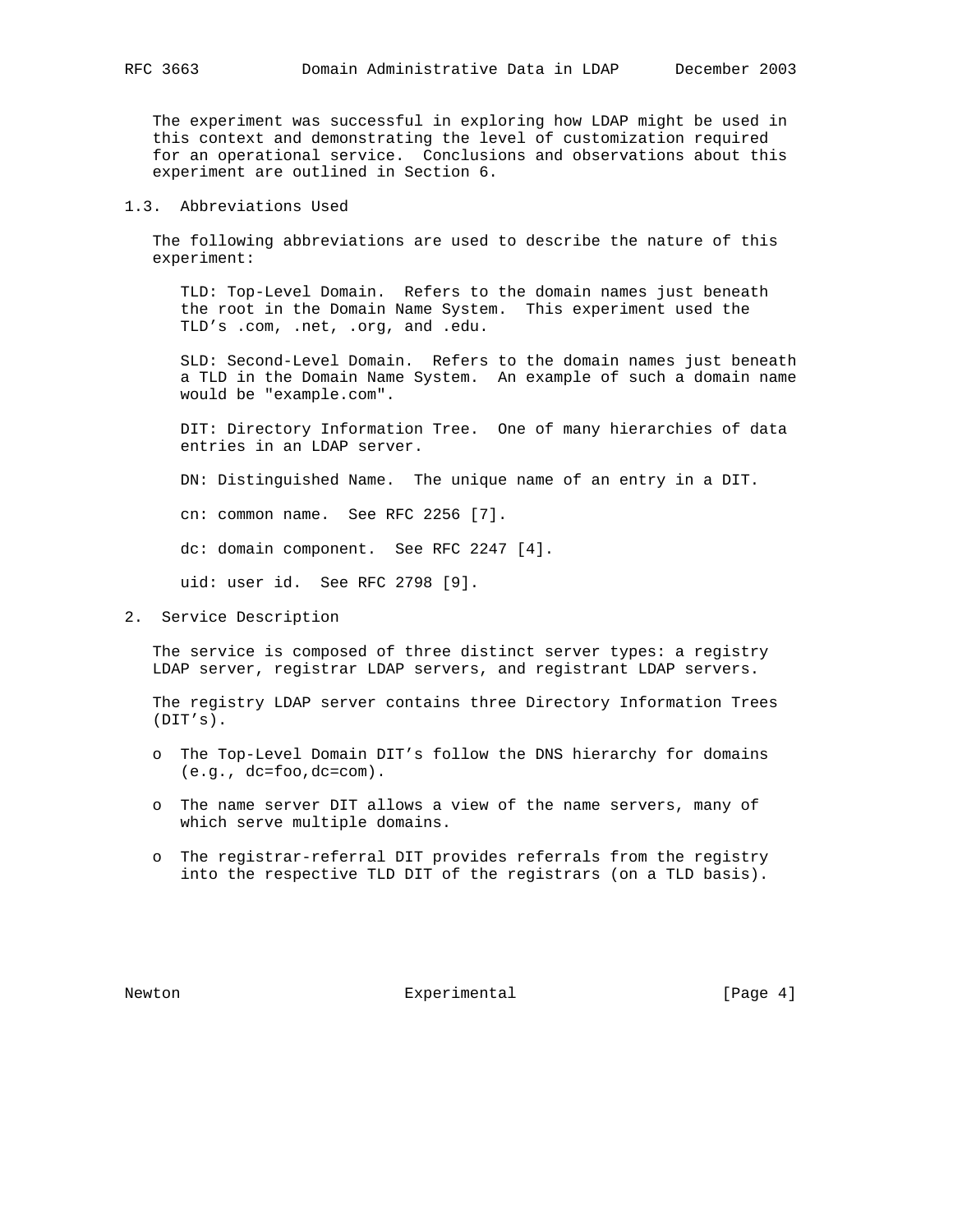The registrar LDAP server contains two types of DIT's.

- o The TLD DIT follows the DNS hierarchy for domains (e.g., dc=foo,dc=com) and parallels the TLD DIT of the registry.
- o The name server and contact DIT allow a view of the name servers and contacts, many of which are associated and serve multiple domains.

 There is no specification on the DIT or schema for the registrant LDAP server. Referrals from the registrar server to the registrant server are provided solely for the purpose of allowing the registrant direct control over extra administrative information as it relates to a particular domain.

 Access control for this service is merely a demonstration of using a Distinguished Name (DN) and password. Should registries and registrars uniformly adopt LDAP as a means to disseminate domain registration data, standardization of these DN's would need to be undertaken based on each type of user base.

Newton **Experimental** Experimental [Page 5]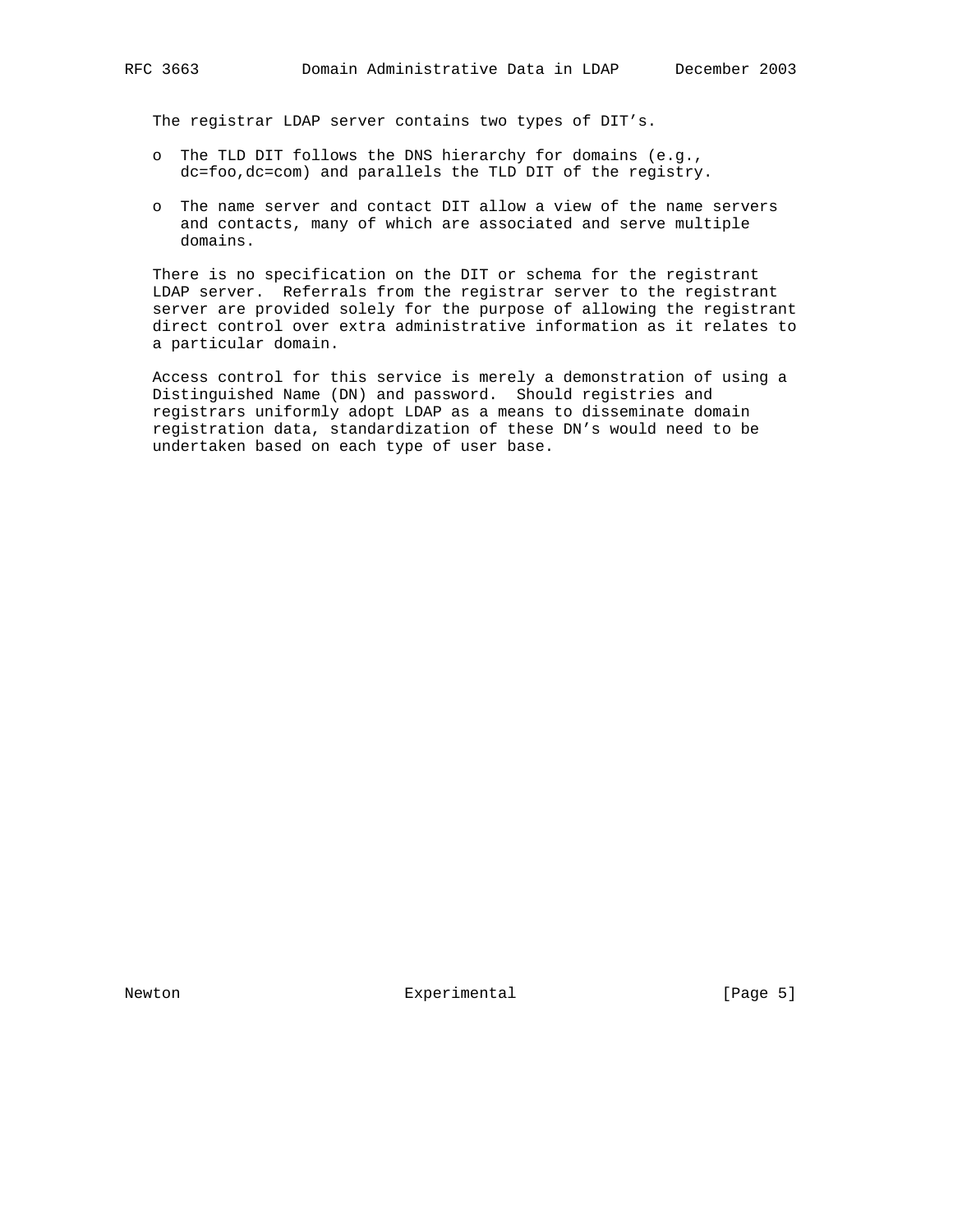3. Registry LDAP Service

- 3.1. TLD DIT
- 3.1.1. DIT Structure

The registry TLD DIT has the following structural hierarchy:



Figure 1: Registry DIT Overview

 The root of a TLD DIT is an entry of objectclass domain as specified by RFC 2247 [4] and represents a top-level domain.

 The second tier of the DIT represents second-level domains. Each of these entries is of objectclass domain as specified by RFC 2247 [4]. The description attribute on these entries often contains descriptive text giving the name of the registrar through which these domains have been registered.

 The third tier contains entries specific to each second-level domain. Name server entries are of objectclass ipHost as specified by RFC 2307 [8]. The distinguished names of these name server entries are algorithmically calculated, where the first component is the word

Newton Experimental Experimental [Page 6]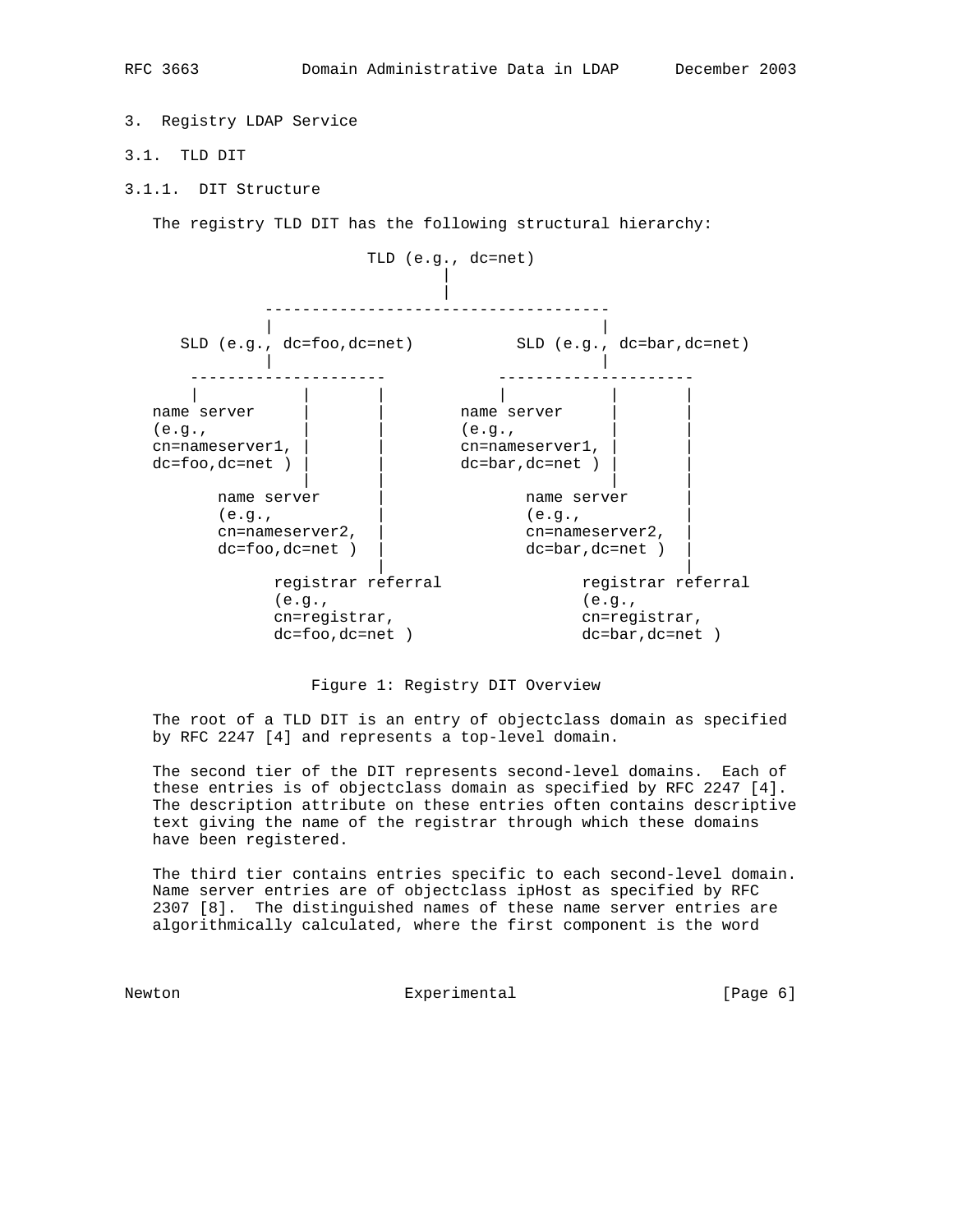"nameserver" concatenated with an index number of the name server entry and the remaining components are the appropriate domain names. There is no specification relating the value of the name server entry to the index it may be assigned other than it is unique and consistent with respect to the client session. This tier also contains the referral from the registry to the registrar. This referral is a direct referral to the entry in the appropriate registrar LDAP server corresponding to the domain name that the referral falls beneath in this DIT.

### 3.1.2. Allowed Searches

 Because of the vast number of entries contained within this DIT, only certain types of searches are allowed. Allowing any search expressible via LDAP would lead to expensive searches that would be far too costly for a publicly available service. The searches allowed are as follows:

- o One-level scoped searches based at the root of the DIT. Substring matching is allowed on dc attributes, but the substring must be at least be 3 characters in length.
- o Base search based at the root of the DIT.
- o Base, one-level, and sub-tree searches based at any second level domain name (the second tier) and below.

#### 3.1.3. Access Control

 The registry TLD DIT only has one access control type. When a client binds with a DN of "cn=trademark" and password of "attorney", the second-level domain entries also take on an objectclass of extensibleObject with the added attributes of "createddate" and "registrationexpirationdate", which are of type Generalized Time, as specified by RFC 2252 [6].

Newton **Experimental** Experimental [Page 7]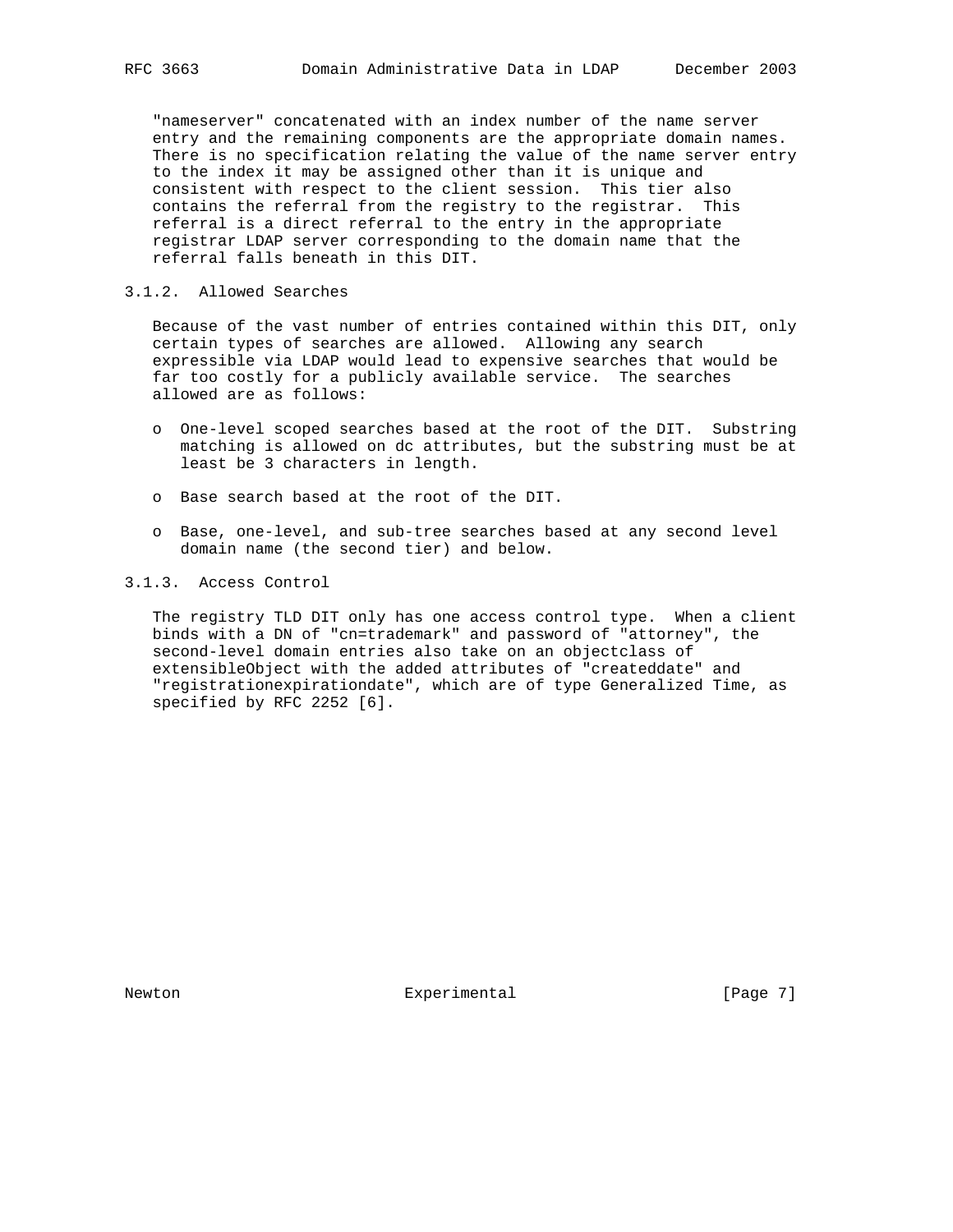# 3.2. Name Server DIT

# 3.2.1. DIT Structure

The registry name server DIT has the following structural hierarchy:



#### Figure 2: Registry DIT Overview

 The root of a name server DIT is an entry of objectclass organization as specified by RFC 1617 [2]. It has no significance other than to serve as the root of the DIT.

 The second tier of this DIT represents name servers. Each of these entries is of objectclass ipHost, as specified by RFC 2307 [8].

3.2.2. Allowed Searches

 Because of the vast number of entries contained within this DIT, only certain types of searches are allowed. Allowing any search expressible via LDAP would lead to searches far too costly for a publicly available service. The searches allowed are as follows:

- o One-level and sub-tree scoped searches based at the root of the DIT if a filter on the cn attribute is provided.
- o Base search based at the root of the DIT.
- o Base, one-level, and sub-tree searches based at any name server entry.

Newton **Experimental** Experimental [Page 8]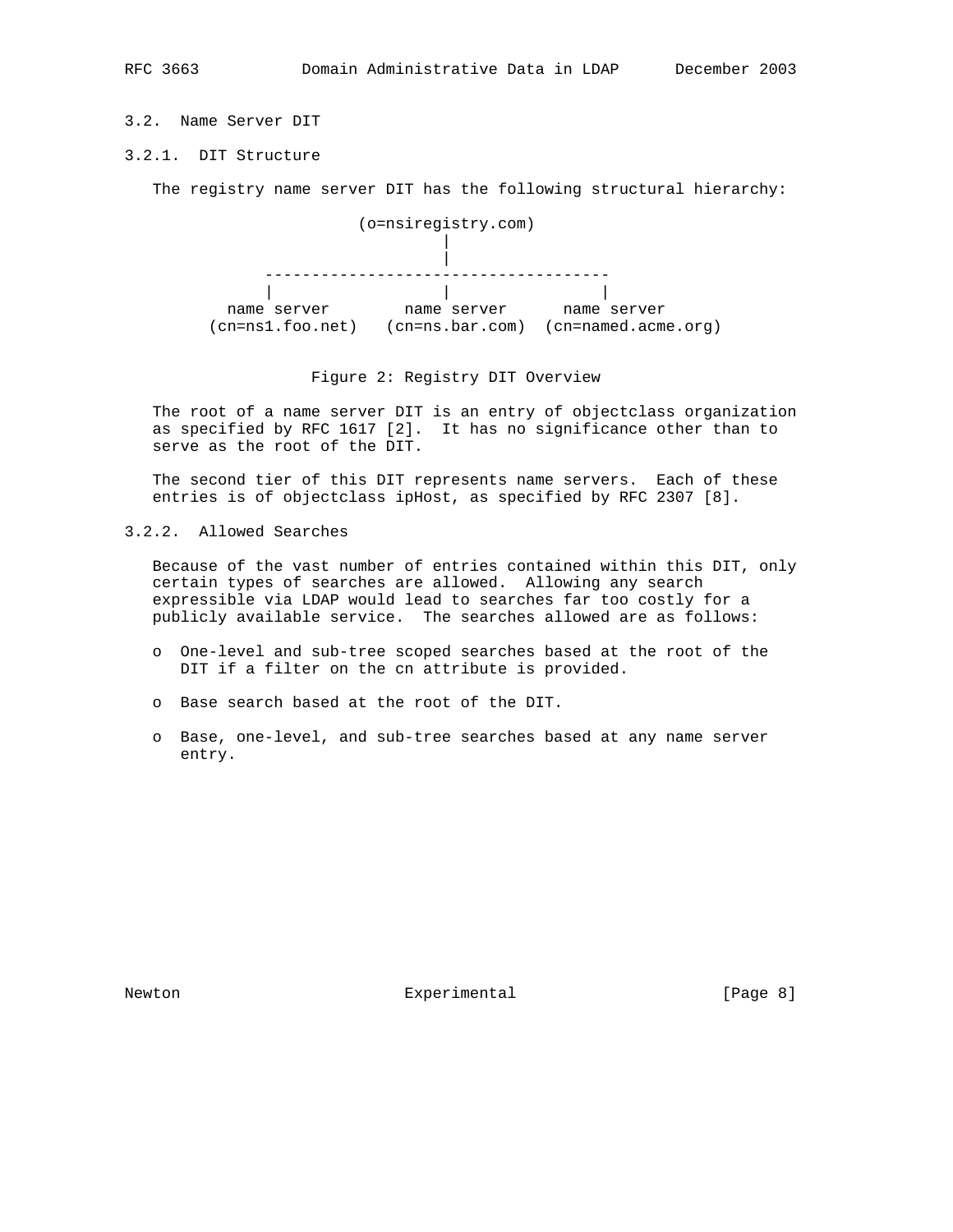# 3.3. Registrar Referral DIT

3.3.1. DIT Structure

 The registry registrar-referral DIT has the following structural hierarchy:



# Figure 3: Registry Referral DIT Overview

 The root of the registrar referral DIT is an entry of objectclass organization, as specified by RFC 1617 [2]. It has no significance other than to serve as the root of this DIT.

 The second tier of this DIT represents top-level domains. Each of these entries is of objectclass domain, as specified by RFC 2247 [4].

 Underneath each TLD entry, the third tier contains referrals to the appropriate TLD DIT of each registrar.

Newton **Experimental** Experimental [Page 9]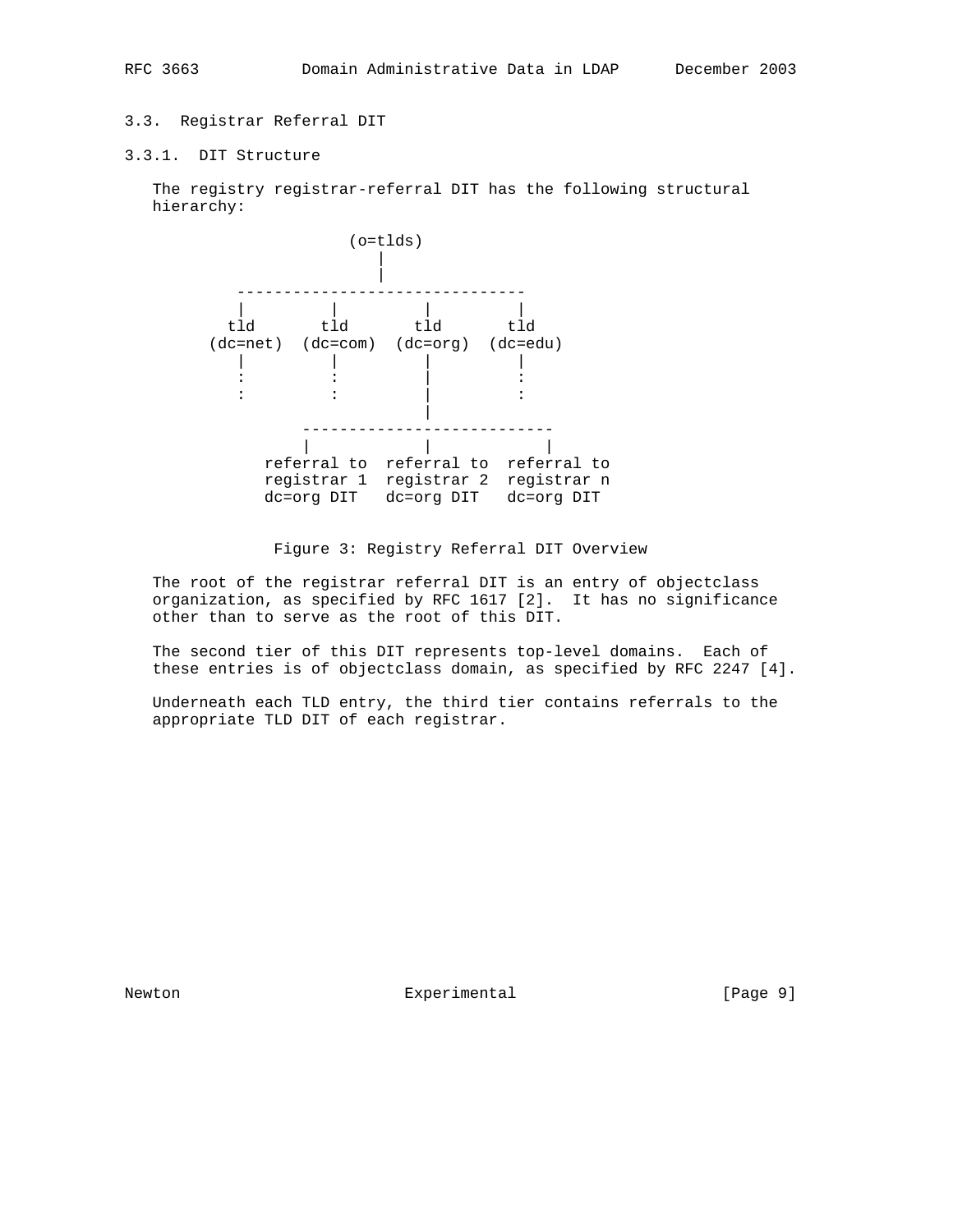4. Registrar LDAP Service

# 4.1. TLD DIT

4.1.1. DIT Structure

 The registrar TLD DIT, which is similar to the registry TLD DIT, has the following structural hierarchy:

 TLD (e.g., dc=net) | | ------------------------------------------------ | | | SLD (e.g., dc=foo,dc=net) : : : | : : --------------------------------------------- | | | | | | name server **contact** referral to (e.g., cn=nameserver1, (e.g., cn=contact1, registrant dc=foo,dc=net ) dc=foo,dc=net ) | | name server contact (e.g., cn=contact, cn=nameserver1, dc=foo,dc=net )

#### Figure 4: Registrar DIT Overview

 The root of a TLD DIT is an entry of objectclass domain, as specified by RFC 2247 [4] and represents a top-level domain.

 The second tier of the DIT represents second-level domains. Each of these entries is of objectclass domain, as specified by RFC 2247 [4].

 The third tier contains entries specific to each second-level domain. The entries at this level are as follows:

 o Name server entries are of objectclass ipHost, as specified by RFC 2307 [8]. The distinguished names of these name server entries are algorithmically calculated where the first component is the word "nameserver" concatenated with an index number of the name server entry and the remaining components are the appropriate domain names. There is no specification relating the value of the name server entry to the index it may be assigned other than it is unique and consistent with respect to the client session.

Newton Experimental [Page 10]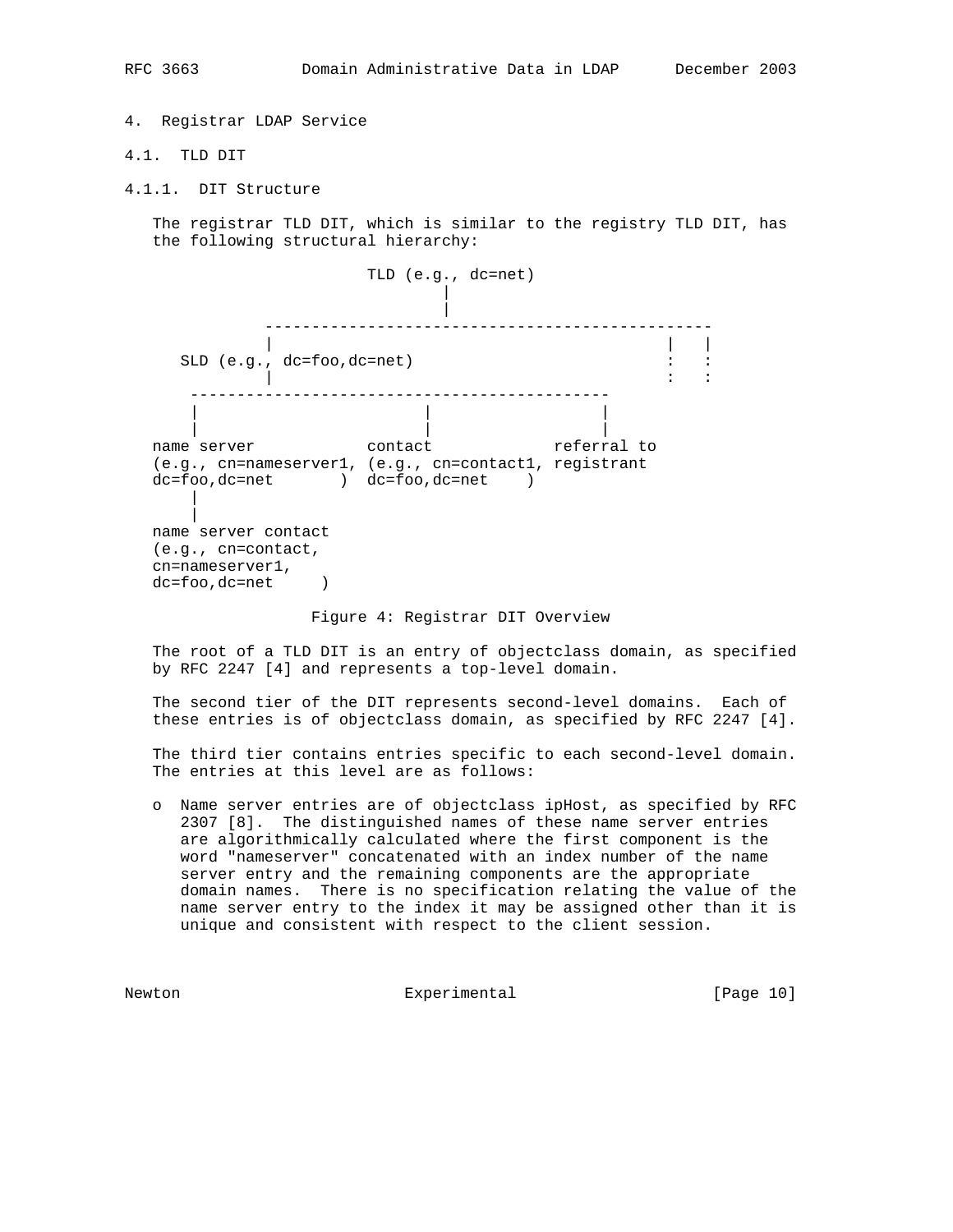- o Contact entries are of objectclass inetOrgPerson, as specified by RFC 2798 [9]. The distinguished names of these contact entries are algorithmically calculated, where the first component is the word "contact" concatenated with an index number of the contact and the remaining components are the appropriate domain names. There is no specification relating the value of the contact entry to the index it may be assigned other than it is unique and consistent with respect to the client session. The description attribute of the entry contains the role for which a contact is related to a domain. These roles are identified as "Admin Contact", "Technical Contact", and "Billing Contact", and may appear in any order.
- o Finally, this third tier contains the referral from the registrar to the registrant.

 The fourth tier only contains name server contact entries. These entries are of objectclass inetOrgPerson, as specified by RFC 2798 [9].

### 4.1.2. Allowed Searches

 Because of the vast number of entries contained within this DIT, only certain types of searches are allowed. Allowing any search expressible via LDAP would lead to searches far too costly for a publicly available service. The searches allowed are as follows:

- o One-level scoped searches based at the root of the DIT. Substring matching is allowed on dc and o attributes, but the substring must be at least 3 characters in length.
- o Base search based at the root of the DIT.
- o Base, one-level, and sub-tree searches based at any second level domain name (the second tier) and below.
- 4.1.3. Access Control

 The registrar TLD DIT has two access control types. When binding anonymously, a client only sees dc, o, and c attributes of the second-level domain entries. When a client binds with a DN of "cn=trademark" and password of "attorney", all of the other attributes normally available on entries of objectclass domain are visible if they have values. In addition, if a client binds with the DN of a contact and password of "password", all attributes for second-level domain entries for which the bind DN has a relation are visible.

Newton **Experimental** Experimental [Page 11]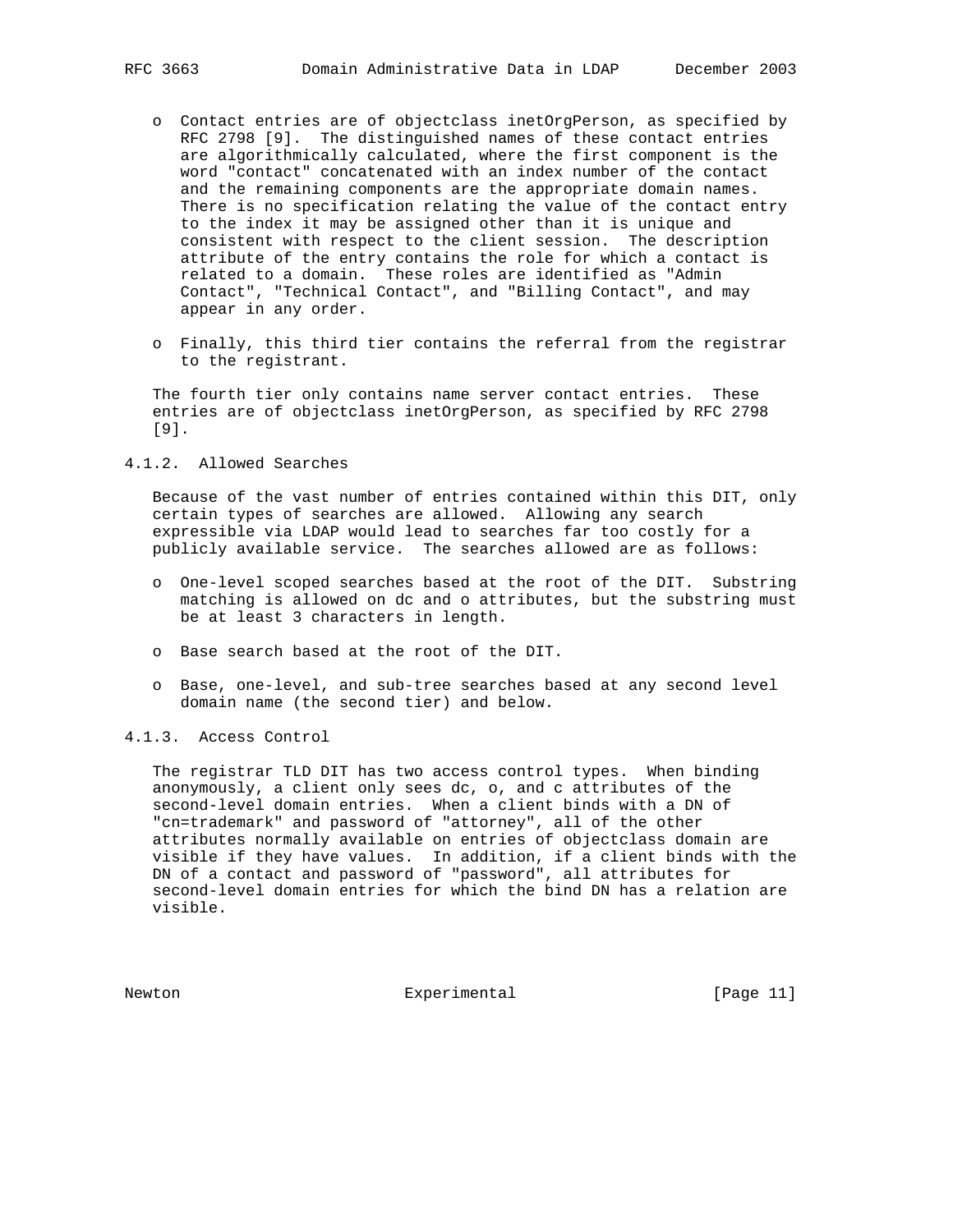4.2. Name Server and Contact DIT

4.2.1. DIT Structure

 The registrar name server and contact DIT has the following structural hierarchy:





 The first tier of the name server and contact DIT is an entry of objectclass organization, as specified by RFC 1617 [2].

 The second tier of the DIT contains two entries, each of which is of objectclass organizationalUnit, as specified by RFC 2256 [7]. One entry represents the part of the DIT containing contacts and the other entry represents the part of the DIT containing name servers.

 Entries underneath the contacts organizationalUnit entry are of objectclass inetOrgPerson and represent contacts registered with the registrar. Their RDN is composed of the uid attribute. The uid attribute's value is a unique identifier or handle that is registrar assigned.

 Entries underneath the name server organizationalUnit entry are of objectclass ipHost and represent name servers registered with the registrar. Their RDN is composed of the cn attribute. The cn attribute's value is a unique identifier or handle that is registrar assigned. Each name server entry may optionally have children entries of objectclass inetOrgPerson. These entries represent the contacts of the name server they fall beneath.

Newton **Experimental** Experimental [Page 12]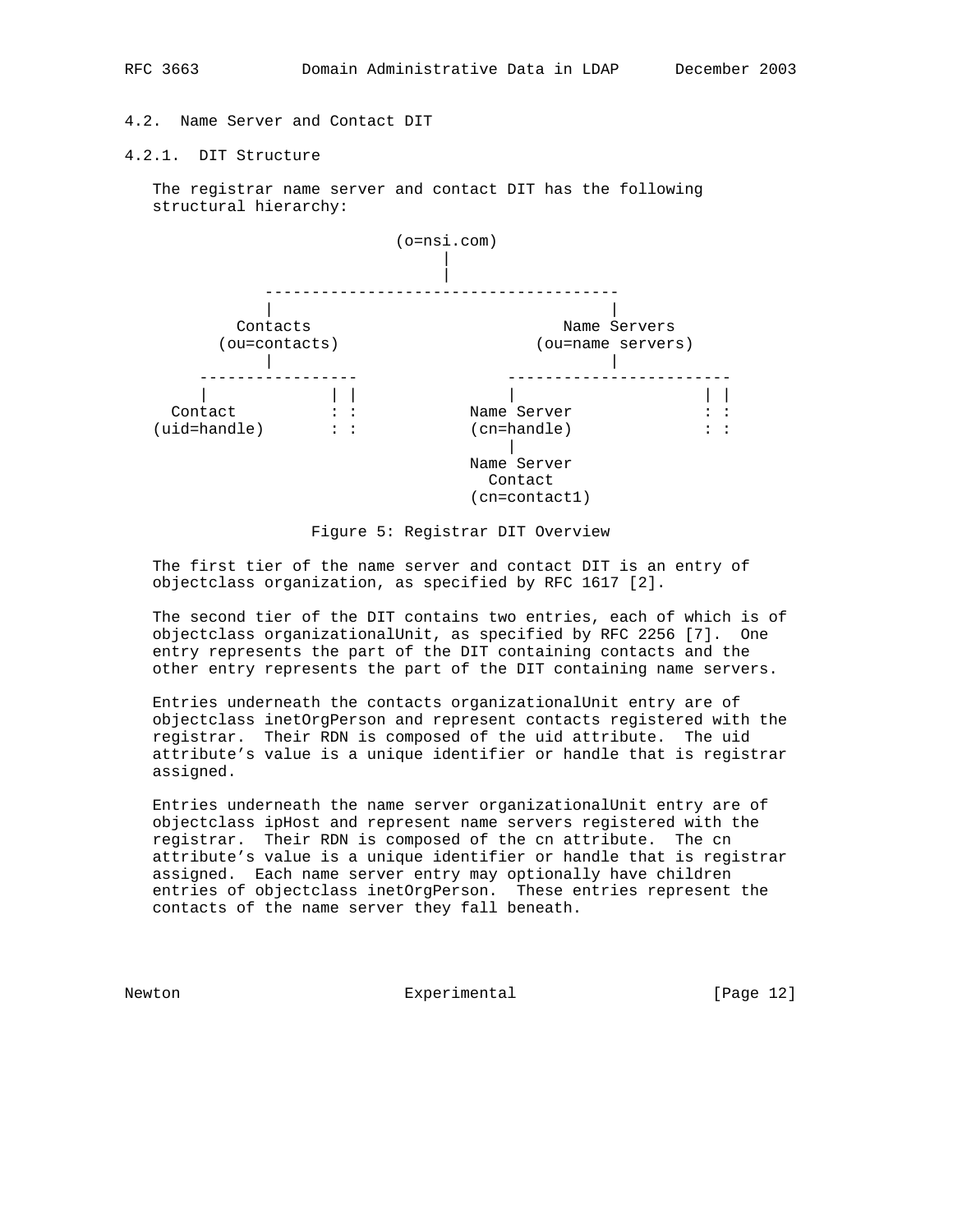### 4.2.2. Allowed Searches

 Because of the vast number of entries contained within this DIT, only certain types of searches are allowed. Allowing any search expressible via LDAP would lead to searches far too costly for a publicly available service. The searches allowed are as follows:

- o One-level and base searches at the root of the DIT.
- o Sub-tree searches at the root of the DIT using cn and uid attributes as a filter.
- o Base searches at either entry of the second tier.
- o One-level and sub-tree searches at either entry of the second tier, using cn or uid attributes as a filter.
- o Base, one-level, and sub-tree searches based at any contact or name server entry and below.

### 5. Clients

 Early scoping and analysis of this project were based on the use of output from command line clients, specifically the "ldapsearch" command present with many implementations of LDAP servers. Our survey of this tool, available from many vendors, showed that referral chasing was difficult to control or predict, and the behavior between these implementations with respect to referral chasing was inconsistent.

 Based on the limited nature of the expressive capabilities present with just command line tools, searches involving nested queries or advanced referral chasing were deemed the domain of clients making direct use of LDAP client libraries. Three of these types of clients were produced: a web-based client, a cross-platform C-based client, and a Java client. No significant deficiencies or problems were found with the LDAP client libraries in the construction of these clients, and the level of control provided by their programming interfaces was adequate to create the necessary searches. Instead, most of the problems encountered with these clients were based on usability concerns.

 It was found that the web-based client caused a great amount of confusion for users not familiar with LDAP or Nicname/Whois with respect to the underlying technology and the network model. Thus, many users believed the web-based client to be the only interface to the data and were unaware or confused by the intermediate LDAP protocol. In addition, it was difficult to express to users the

Newton Experimental [Page 13]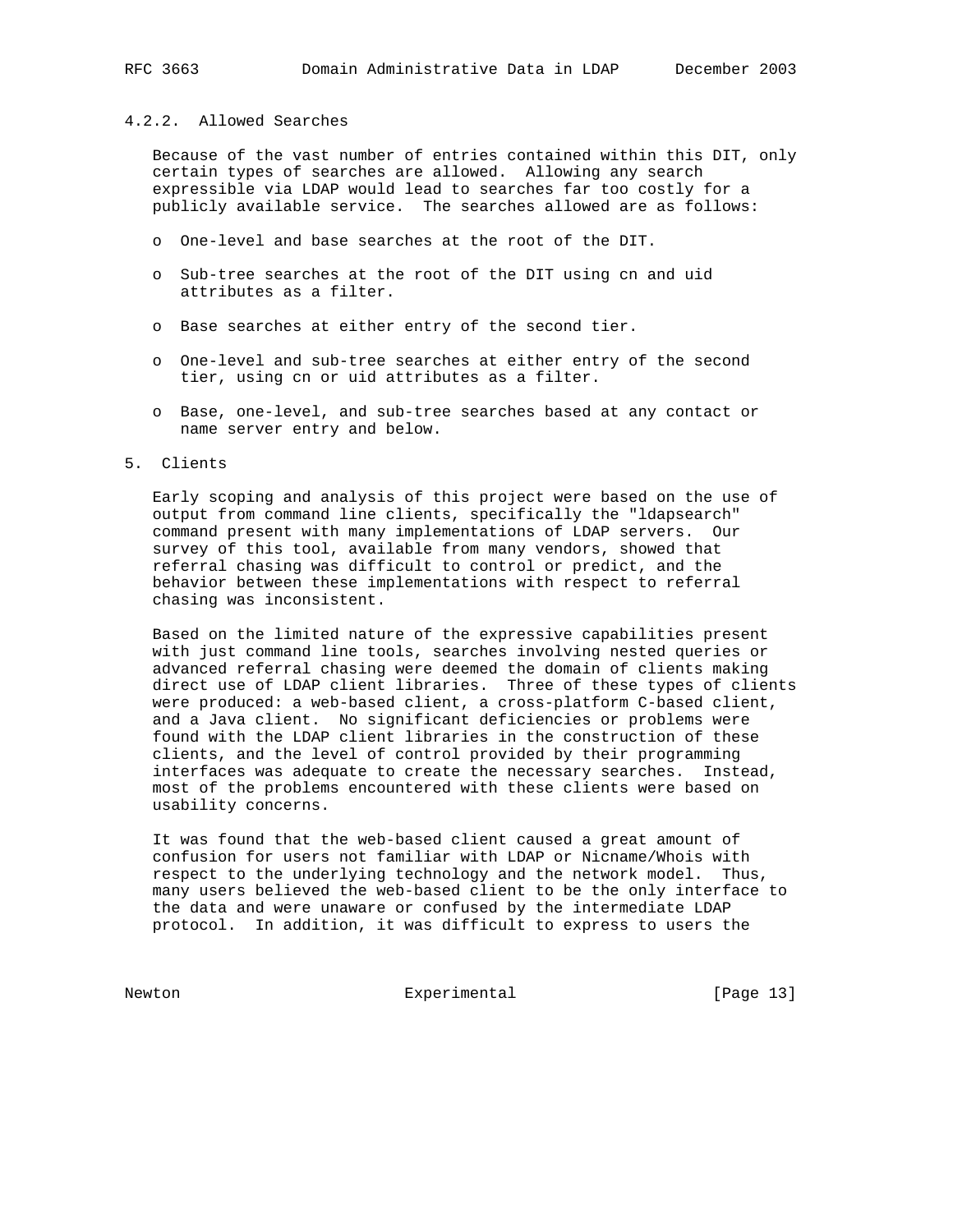registry-registrar-registrant service model in adequate terms from search results where the results could be rendered properly among the various common web browsers.

 Both the C and Java based clients were built to be both graphical and cross-platform (in the case of the C-based client, the Linux and Windows platforms were chosen as targets). The LDAP client libraries chosen for both clients proved to be quite capable and offered the necessary levels of control for conducting nested queries and advanced referral chasing. Expectations at the outset for construction of both clients, based on past experience, were that the C-based client would not only perform better than the Java client but also have a better appearance. In reality, these assumptions were incorrect as there was no perceivable difference in performance and the look of the Java client was often considered to be far superior to its counter-part. In addition, the Java client required much less time to create. Both clients are available under the terms of an open source license. Though it is impossible to have accurate measurements of their popularity, through monitoring and feedback it was perceived that the web-based client had far greater use.

6. Lessons Learned

 Based on the experience of piloting this experimental service, feedback from users of the service, and general comments and observations of current and common opinions, the following items have been noted.

# 6.1. Intra-Server Referrals

 Original analysis of the data set to be used revealed a high degree of relationships between name servers, contacts, and domains. Storing the data in non-normalized form according to the DIT outlined in this document would make an original relational dataset of roughly 20 million objects explode to over 115 million objects.

 To combat this problem, the first pass at defining the DIT's made heavy use of referrals between the TLD DIT's and the name server and contact DIT's. The use of the 'alias' objectclass was considered but ruled out in hopes of using referrals for load balancing across servers (i.e., placing each TLD DIT on a separate server, and separate servers for the name server and contact DIT's). However, initial testing with the 'ldapsearch' command found inconsistencies with the interpretation of the referrals and how they were managed. Not only were the results inconsistent between implementations, but many of these clients would easily get caught in referral loops.

Newton **Experimental** Experimental [Page 14]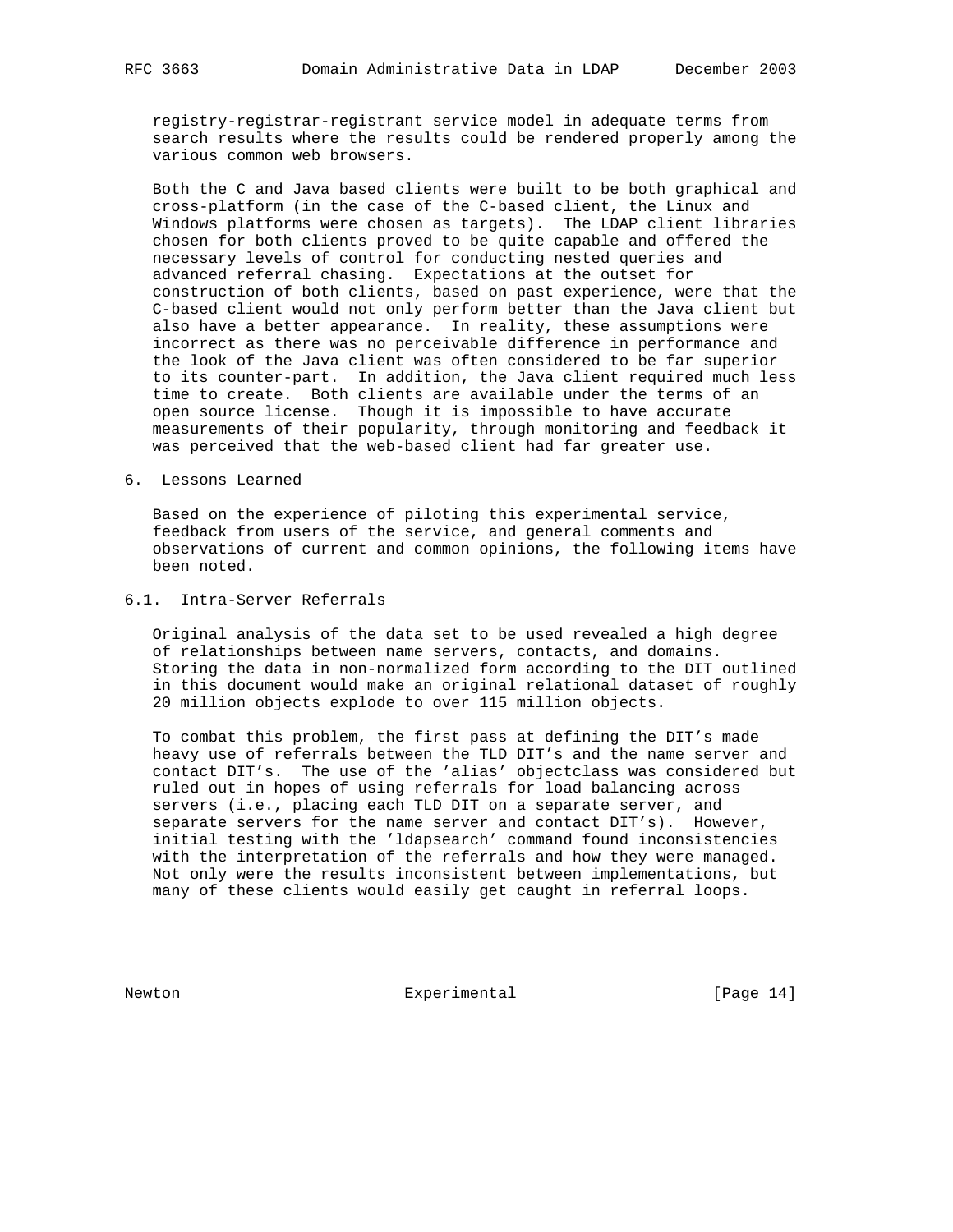The final solution to the problem was to create a customized back-end data store containing the data in a normalized form. This gave the client the appearance of having a non-normalized data set which required no intra-server referrals. Aliases may have been a better solution, however our interpretation of their output with implementations of the 'ldapsearch' tool was not satisfactory. It was also later learned that some LDAP server implementations place certain restrictions on aliases that would have conflicted with our overall DIT structure. In the end, it was felt that a customized back-end would be required by any server with a large data-set, but smaller data-sets for less populated domains could easily use off the-shelf implementations.

# 6.2. Inter-Server Referrals

 The modeling of the overall service to provide the split in operational responsibility between registry and registrar required the use of referrals (i.e., the two servers would not be operated by the same organization, therefore would most likely not co-exist on the same physical machine or network). The chief problem with LDAP referrals returned for this purpose grew out of the need to limit data returned to the client and the priority given to referrals. It was quite easy to cause a sub-tree query at certain levels, for instance a TLD level, to return nothing but referrals. This was true because referrals would be returned out of the scope of the supplied search filter and therefore would fill the result set to its limit, normally set to 50 entries.

 In certain use cases, a result set with nothing but referrals was desired (e.g., o=tlds). However, even in these cases it was possible for some referrals to not be returned due to the size limit. In this case, it was felt that a result set of 50 referrals, the default for the size limit in most cases, was too large for any practical use by a client and was a failing of query distribution in general rather than a limitation of LDAP.

# 6.3. Common DIT

 Because of the nature of software development, the graphical and web clients were developed after the development of the server software. The 'ldapsearch' client was used for testing and development during server software creation. It was not until the creation of more advanced clients that it was discovered that the design decision of uniform DIT naming should have been made. Technically, this would have allowed for slightly better software modularization and re-use. In addition, the use of a company name in the DIT structure did not allow the easy integration of another domain registry, as in the registry-registrar model. Not only would clients have to be

Newton Experimental [Page 15]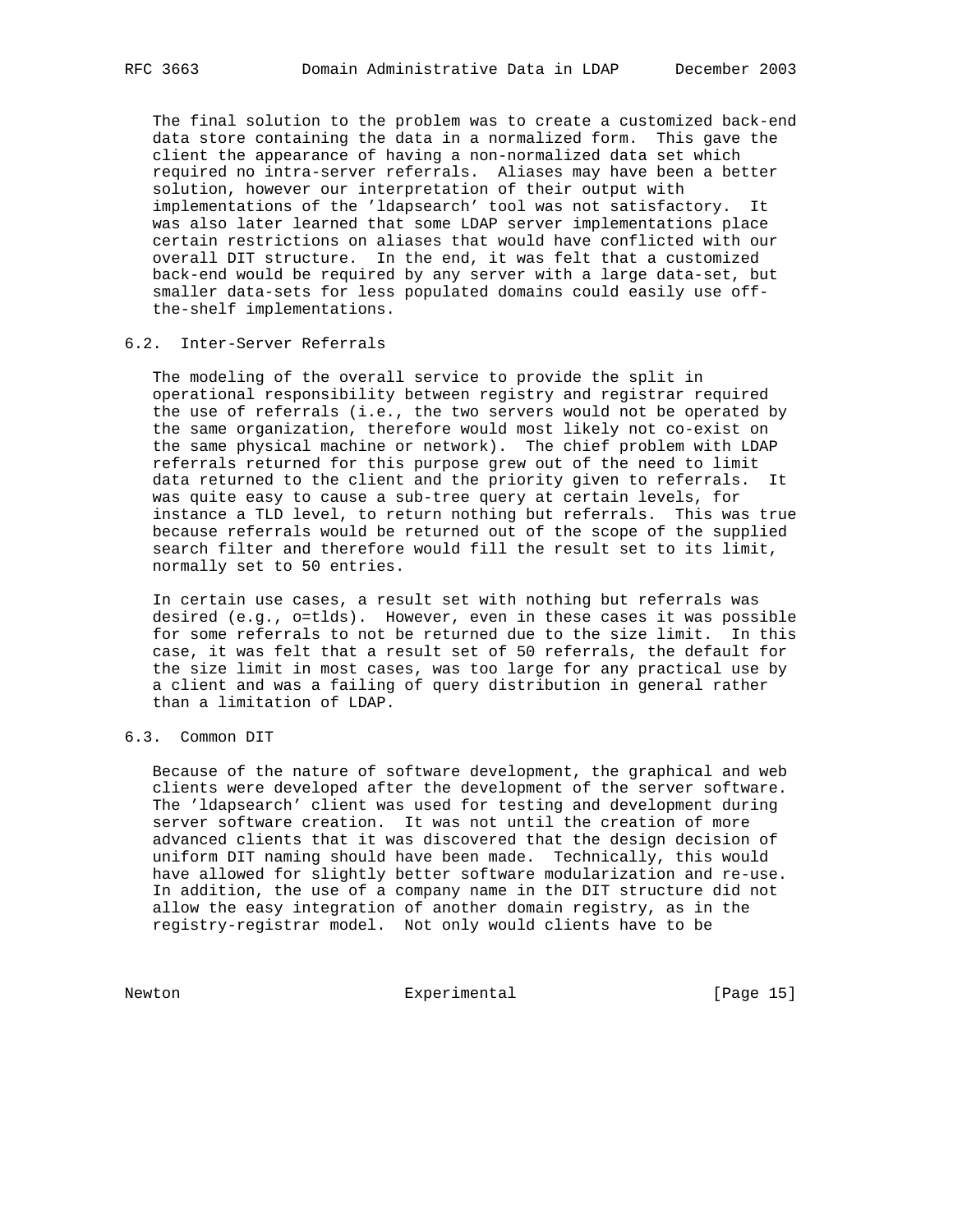reconfigured for each new registry operator, but this would most likely have social implications as well.

6.4. Universal Client

 The construction of the clients revealed yet another misconception. Though this project used a generic directory service technology, the clients required a high-degree of algorithmic knowledge about the DIT structure and schemas being used. The graphical clients could not be used against an LDAP service with another DIT or schema. Therefore, a generic or universal client, one that could be used for all LDAP applications, would either not be able to make full use of the data provided by the service or would be far too complex for operation by the average user.

6.5. Targeting Searches by Tier

 The network model for this service was divided into three tiers: registry, registrar, and registrant. Despite this, all searches needed to start at the registry level causing overhead for searches that could be targeted at a select tier. This service did not implement a solution to this problem, such as using SRV and/or NAPTR records in DNS to allow a client to find a responsible LDAP server.

6.6. Data Mining

 Section 3.1.2 and Section 4.1.2 describe the searches allowed by this service. However, the most common question asked by users of the service revolved around getting around these restrictions. Because browsing at the TLD level was not permitted, many users asked about the feasibility of using recursive dictionary queries to circumvent the search restrictions.

 It should be noted that many operators of Nicname/Whois server consider this practice to be data mining and often refer to it specifically as a dictionary attack.

7. IANA Considerations

 There are no applicable IANA considerations presented in this document.

8. Internationalization Considerations

 The domain administrative data in this service did not cover Internationalized Domain Names (IDN's).

Newton **Experimental** Experimental [Page 16]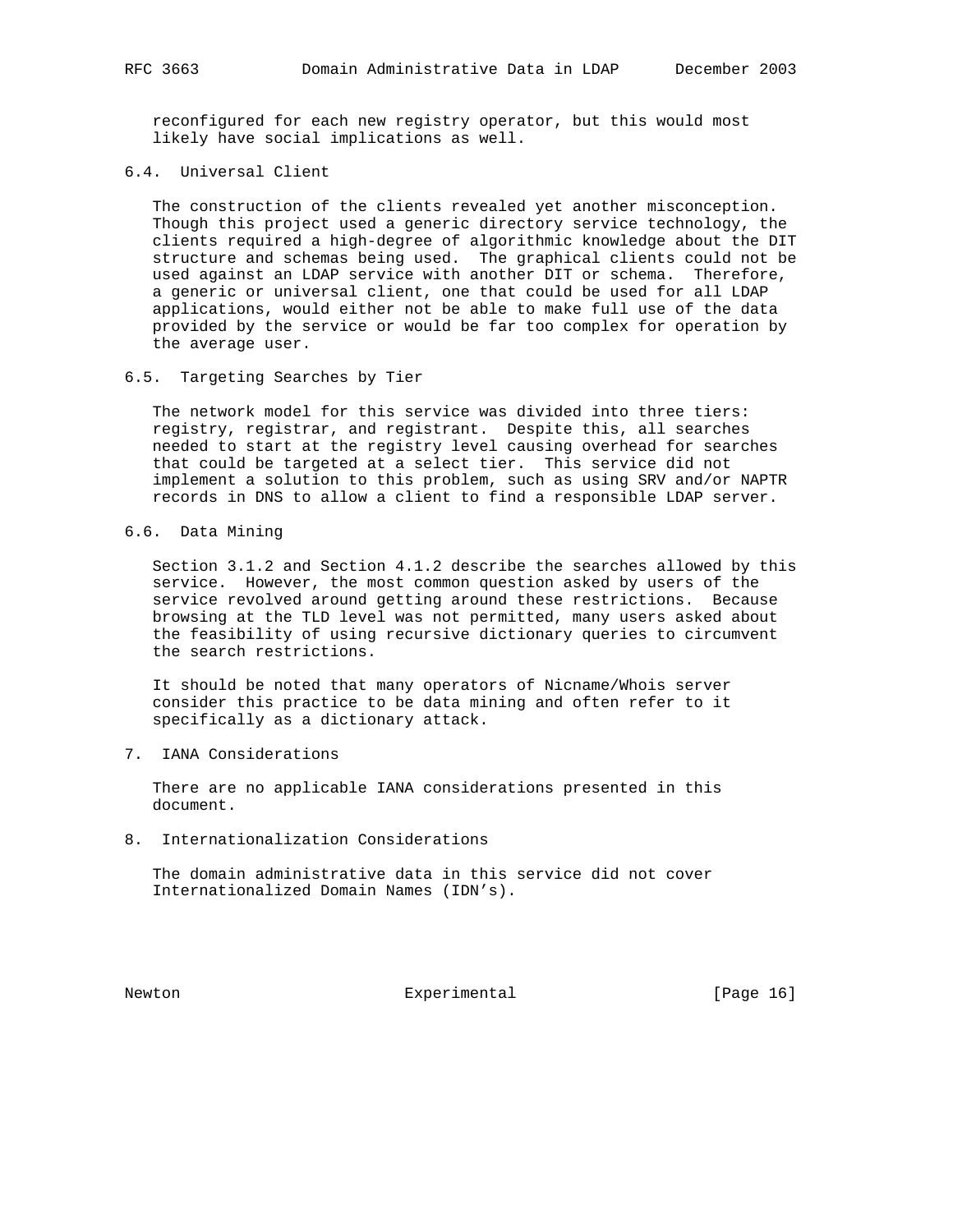## 9. Security Considerations

 This experiment did not endeavor to use security mechanisms beyond those readily available in LDAP [5]. Section 3.1.3 and Section 4.1.3 describe the various access controls used within the scope of the defined security mechanisms. While these mechanisms were adequate for this experimental deployment, they would not be adequate for a production environment, and they should not be taken as a model for those contemplating deployment on the Internet.

### 10. Intellectual Property Statement

 The IETF takes no position regarding the validity or scope of any intellectual property or other rights that might be claimed to pertain to the implementation or use of the technology described in this document or the extent to which any license under such rights might or might not be available; neither does it represent that it has made any effort to identify any such rights. Information on the IETF's procedures with respect to rights in standards-track and standards-related documentation can be found in BCP-11. Copies of claims of rights made available for publication and any assurances of licenses to be made available, or the result of an attempt made to obtain a general license or permission for the use of such proprietary rights by implementors or users of this specification can be obtained from the IETF Secretariat.

 The IETF invites any interested party to bring to its attention any copyrights, patents or patent applications, or other proprietary rights which may cover technology that may be required to practice this standard. Please address the information to the IETF Executive Director.

Newton **Experimental** Experimental [Page 17]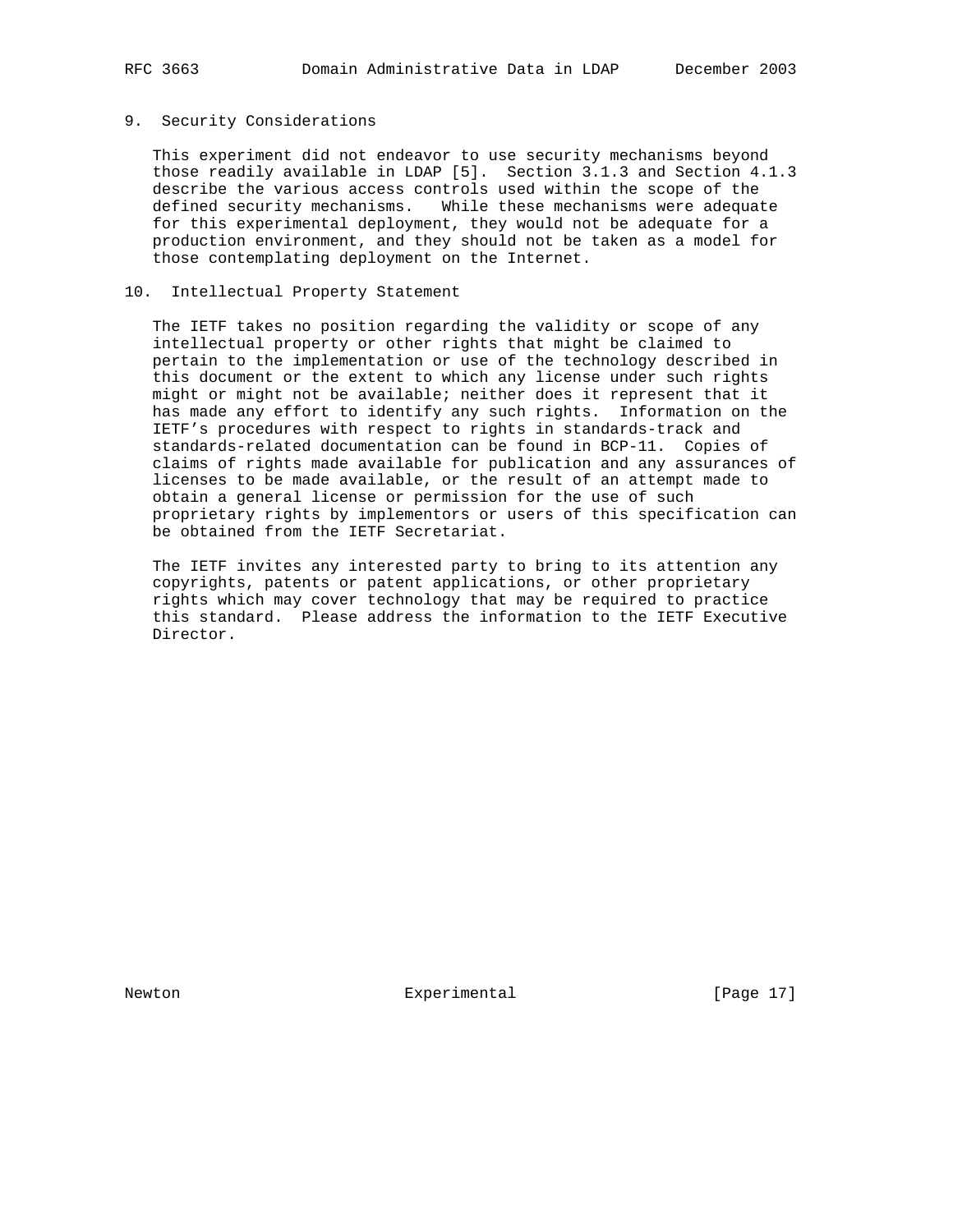# 11. Normative References

- [1] Harrenstien, K., Stahl, M. and E. Feinler, "NICNAME/WHOIS", RFC 954, October 1985.
- [2] Barker, P., Kille, S. and T. Lenggenhager, "Naming and Structuring Guidelines for X.500 Directory Pilots", RFC 1617, May 1994.
- [3] Williamson, S., Kosters, M., Blacka, D., Singh, J. and K. Zeilstra, "Referral Whois (RWhois) Protocol V1.5", RFC 2167, June 1997.
- [4] Kille, S., Wahl, M., Grimstad, A., Huber, R. and S. Sataluri, "Using Domains in LDAP/X.500 Distinguished Names", RFC 2247, January 1998.
- [5] Wahl, M., Howes, T. and S. Kille, "Lightweight Directory Access Protocol (v3)", RFC 2251, December 1997.
- [6] Wahl, M., Coulbeck, A., Howes, T. and S. Kille, "Lightweight Directory Access Protocol (v3): Attribute Syntax Definitions", RFC 2252, December 1997.
- [7] Wahl, M., "A Summary of the X.500(96) User Schema for use with LDAPv3", RFC 2256, December 1997.
- [8] Howard, L., "An Approach for Using LDAP as a Network Information Service", RFC 2307, March 1998.
- [9] Smith, M., "Definition of the inetOrgPerson LDAP Object Class", RFC 2798, April 2000.

Newton **Experimental** Experimental [Page 18]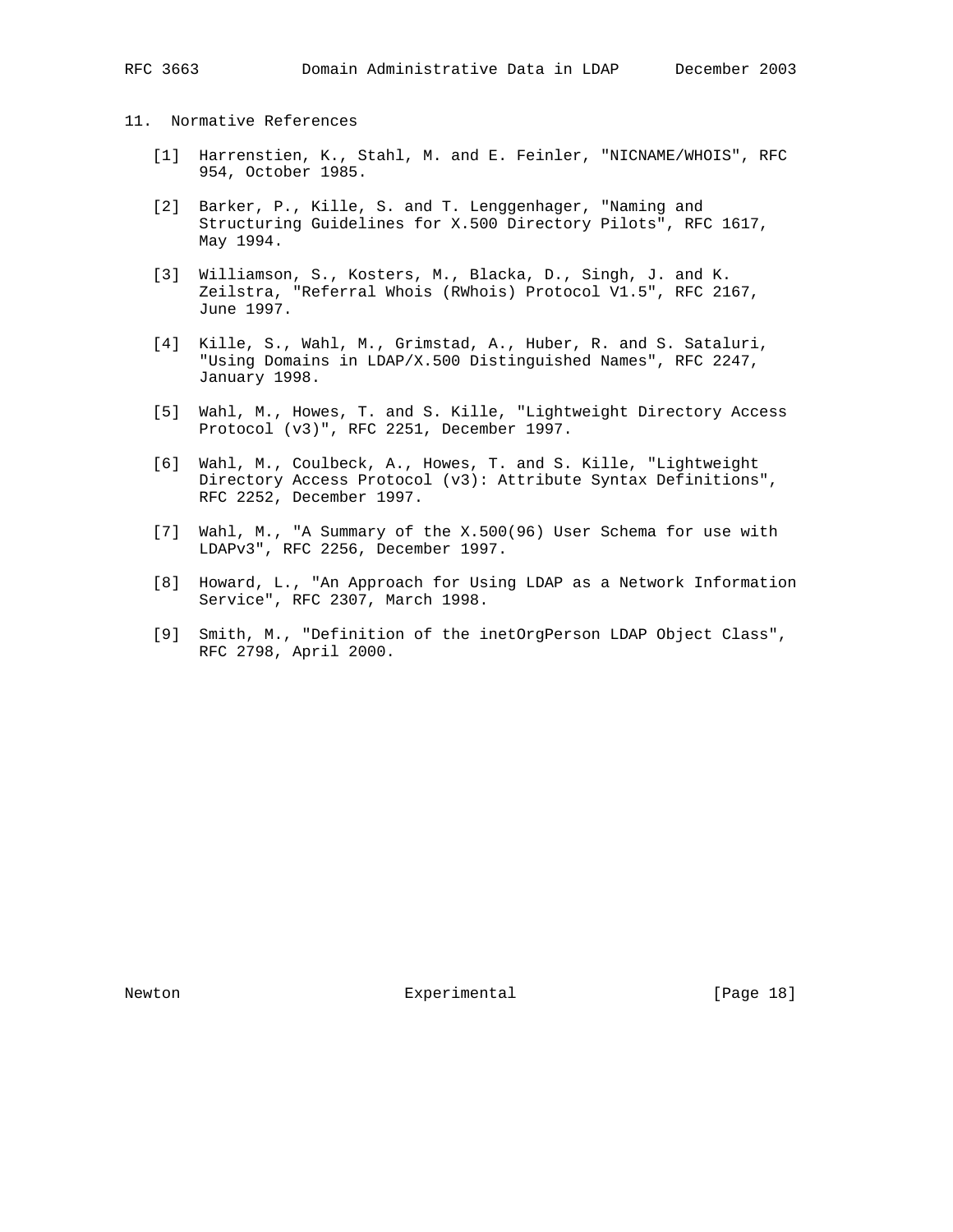Appendix A. Other Work

 In addition to the deployment of servers and development of clients, VeriSign conducted two sub-projects related to this experiment.

 The first project was a Nicname/Whois-to-LDAP gateway. The goal of the project was to create an LDAP server for use by registrars to deploy in front of their Nicname/Whois servers. This gateway would take LDAP requests, translate them to Nicname/Whois requests, issue the request to a specific Nicname/Whois server deployed on port 43, interpret the response, and return LDAP result sets. Because of the unspecified nature of Nicname/Whois result sets, the gateway was programmed to specifically recognize only the output of three distinct registrars. While this gateway proved valuable enough to allow domain lookups and limited searches, it was unable to provide consistent contact lookups, nameserver lookups, or registrant referrals. This software was also made publicly available under the terms of an open source license.

 The second project was an informal survey of registrants with deployed LDAP servers. This was conducted by using the com, net, org, and edu zone files and testing for the existence of an LDAP server on port 389 using the name of the domain, a host named "ldap" in the domain, and a host named "dir" in the domain (e.g., "foo.com", "ldap.foo.com", and "dir.foo.com"). This survey did not attempt to resolve LDAP services using SRV records in DNS.

 The result of this survey found that roughly 0.5% of active domains had an LDAP server. By profiling a server's root DSA-specific Entry (DSE), the survey found that about 90% of the servers were implementations provided by vendor A, 9% of the servers were implementations provided by vendor B, and 1% of the servers were implementations provided by other vendors. Of the servers queried that were determined to be implementations provided by vendor A, it appeared that about only 10% contained public data (this also led to the assumption that the other 90% were not intended to be publicly queried). Of the servers queried that were determined to be implementations provided by vendor B, it appears that nearly all contained public data.

Appendix B. Acknowledgments

 Significant analysis, design, and implementation for this project were conducted by Brad McMillen, David Blacka, Anna Zhang, and Michael Schiraldi. Mark Kosters and Leslie Daigle provided guidance by reviewing this project, the project's goals, and this document.

Newton **Experimental** Experimental [Page 19]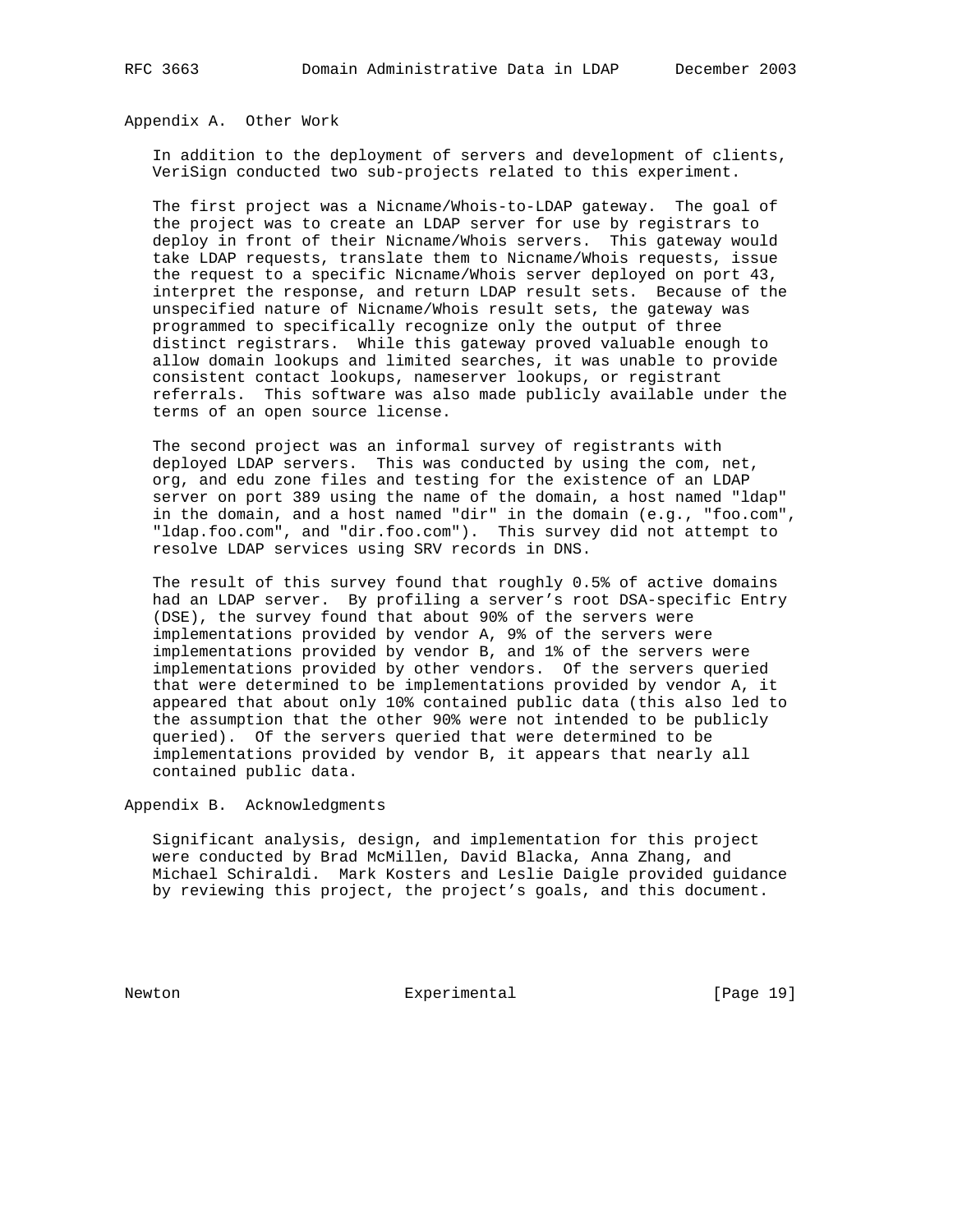Author's Address

 Andrew Newton VeriSign, Inc. 21345 Ridgetop Circle Sterling, VA 20166 USA Phone: +1 703 948 3382 EMail: anewton@verisignlabs.com; anewton@ecotroph.net

Newton Experimental Experimental [Page 20]